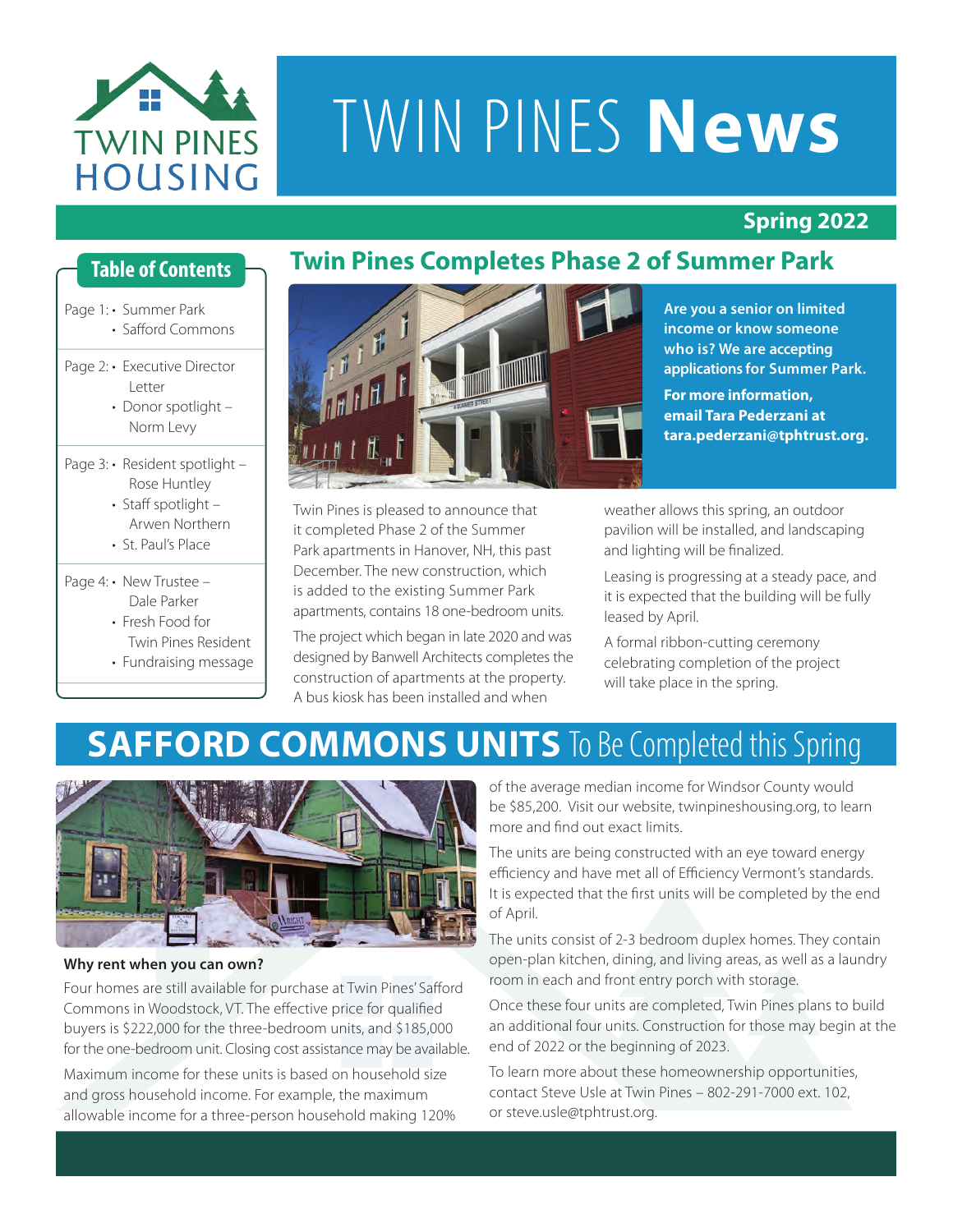## Letter from the **EXECUTIVE DIRECTOR**

Dear Friends,

The housing crisis we are experiencing in the Upper Valley has brought our mission into even sharper focus. A healthy vacancy rate for a community is typically 4-5%, while in the Upper Valley that percentage currently hovers around 1%. That, of course, underscores why we do what we do. We are continually trying to find housing opportunities for our neighbors in the Upper Valley who need our help the most.

Through this extended pandemic, we've had to re-tool, re-think, and simply re-adjust. And sometimes housing projects don't come easy. For example, we have experienced setbacks with our joint project with the Haven and St. Paul's Church, but we still push forward. I am pleased to report that Twin Pines has expanded the number of housing units significantly in the past 18 months, and we have a number of projects in the pipeline. All this is possible thanks to the dedication and creativity of our wonderful staff and, of course, the generosity of our many donors.

Thanks for partnering with us to help our neighbors. I hope you are all managing to get through these challenging times with your optimism intact!

sincerely,

**Andrew B. Winter** *Executive Director*



### Donor **SPOTLIGHT:** Norm Levy



Norm Levy is proud of growing up in a working-class neighborhood in Chicago. Among the many things his upbringing taught him was to maximize the utility of every dollar, and that philosophy has carried over to his charitable efforts today.

"I have many charitable interests," Norm explains, "and I look for creative ways to combine those interests in any single project."

A retired physician from Dartmouth-Hitchcock, Norm is a big believer in giving back, and he has been a long-time supporter of Twin Pines Housing. His giving, however, isn't quite the"norm."

Case in point:

He felt it was important to support affordable housing in his community, but he also wanted to increase sustainability efforts among the low-income community."I wanted to benefit the community AND save the planet," he said.

He used his financial support to purchase a community solar array to help families living in Twin Pines Housing units (and Cover Home Repair) with solar energy, thus giving these families

an energy cost savings and extending the benefit of solar energy to a population who could not afford the up-front costs.

Norm explained,"I had to learn a lot about community solar projects and tax equity financing. I discovered there are considerable tax benefits and rebates, and I used those tax benefits to purchase a second solar array which supplies discounted electricity to the non-profit Good Neighbor Health Clinic. And I will use the tax credits from the second array to finance a third one for the same targeted recipients. So there is a wonderful multiplier effect if you have the money to start it."

The somewhat intricate deal he set up with these solar arrays – with the help of Norwich Solar Technologies and staff at Twin Pines – will benefit families living at Norwich Starlake Village, a moderate-income homeownership community developed by Twin Pines. Residents there will benefit from considerable energy cost savings for decades to come.

"When I retired, I thought I was going to be the Lone Ranger in a white hat ready to save the world, and it hasn't quite worked out that way, but there is still so much that people in my position can do to make a difference in their community. They just need to be creative in their philanthropy. Giving can be fun if you're doing some good."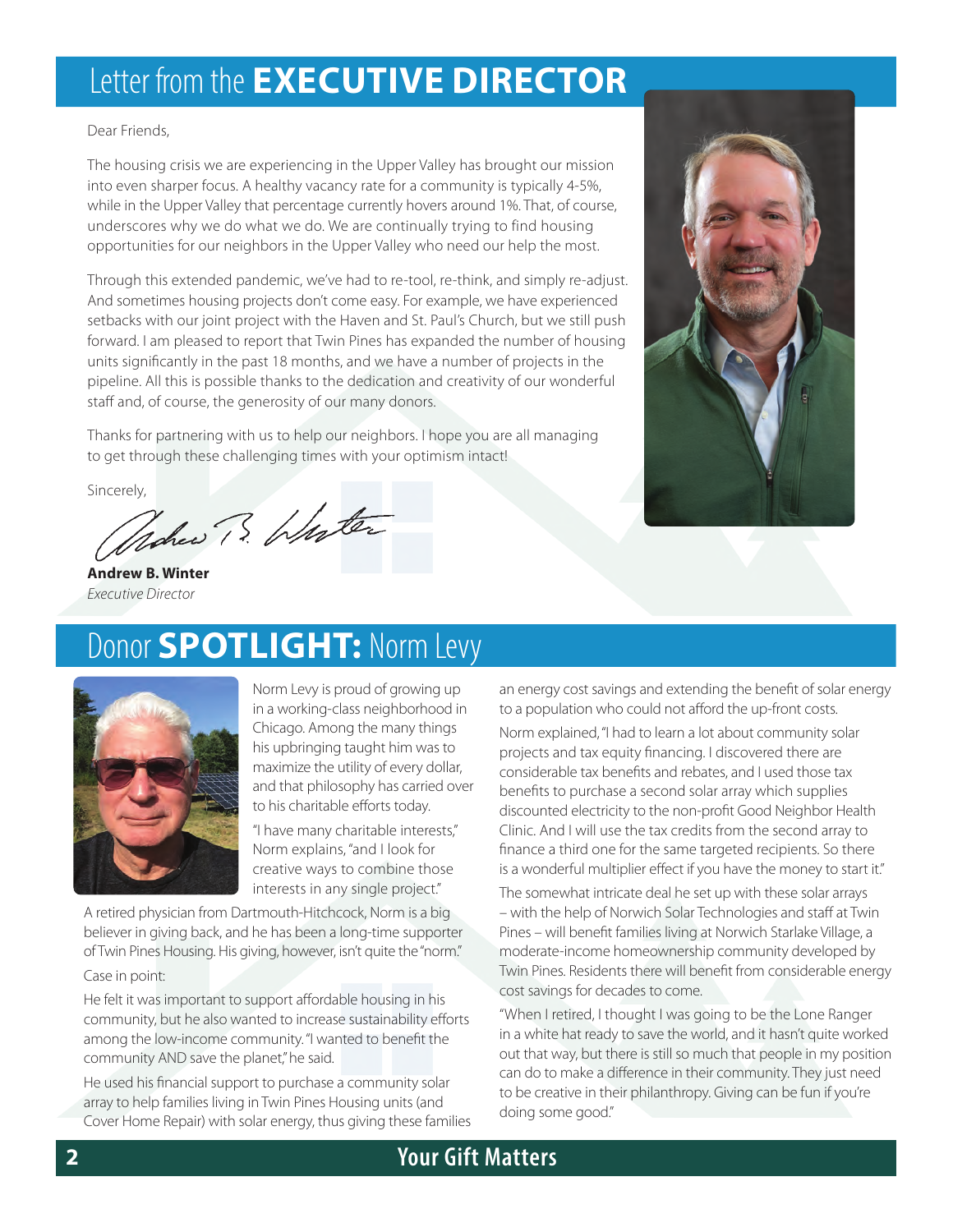# Resident **PROFILE**

# Staff **SPOTLIGHT**



#### **Rose Huntley**

"I like living here to be honest with you, I really like the location,"said Rose Huntley who moved into Twin Pines' Wentworth Apartments in White River Junction when it opened this past June.

Rose spent most of her life in Randolph, VT, where she raised her family while working at Vermont Castings. Her previous living situation, however, was not working out. "I was living with my ex son-in-law and was having trouble getting in and out of the house because of health issues,"she said. "It wasn't a good situation."

The Upper Valley location appeals to Rose because her family is concentrated in the area. She especially likes being close to the bus line. "I love the fact that the bus stops at the end of our driveway. I can go to the grocery store and the hospital, and I like being less dependent on people." She also said she hopes to get to the Upper Valley Aquatic Center where she would like to use their pool to help with her arthritis.

Regarding Twin Pines, Rose says, "The maintenance staff has been awesome. Charles has been downright fantastic; everything he's been asked to do, he's done it."

In her free time, Rose volunteers with her church making care packages for children in third world countries and Christmas stocking for vets.

Moving forward, Rose hopes to meet more of her neighbors, which has been challenging during the pandemic, and perhaps plant different flowers outside her door, "Maybe some asters or nasturtiums; the wild flowers out there look like weeds!"



#### **Arwen Northern**

Arwen Northern has rejoined the staff at Twin Pines Housing after spending a few years at home raising her daughter.

Arwen replaces Faye Grearson as Director of Supportive Services. In her role, she will help connect Twin Pines residents with resources

throughout the Upper Valley so they can stay healthy and housed.

She loves the opportunity to support people in difficult times."My focus has always been mental health, so housing is a bit of a side-step for me,"she said."I found I missed being in the middle of people's struggles." She explained,"You can make more of a difference when you are problem-solving alongside a person – in a different way than a clinical setting where it is more one-sided. This job gives me the opportunity to walk alongside people in a different way."

Arwen grew up in the area but then attended college in Boston where she ended up staying for 10 years. She is happy now to be back in the Upper Valley."I always connected to the values and beauty of Vermont," she said.

Arwen encourages residents to reach out to Twin Pines' supportive services team. "We always want to hear what peoples'struggles are and discuss how we can support them."

In addition to her previous work at Twin Pines, Arwen has worked as a therapist at West Central Behavioral Health in Lebanon. What little free time she says she has is spent with her family. Welcome back, Arwen!

### **ST. PAUL'S PLACE,** White River Junction, VT. Making a Home for the Homeless



Architect's rendering, by Studio Nexus, of a possible layout of St. Paul's Place, showing the Twin Pines apartment building and the courtyard.

Twin Pines has partnered with St. Paul's Episcopal Church in White River Junction and the Upper Valley Haven on an innovative pair of projects. The plan would be to use a portion of the church's two-acre property for Twin Pines to create 18 units of permanent housing for the chronically homeless. The Haven is pursuing an opportunity to create additional space for offices and programming to support the homeless.

The project experienced a setback when the application to be a Planned Development was denied by the Town of Hartford Planning Commission in February, but serves

a critical community need, so Twin Pines is pressing forward to make it a reality. Twin Pines is in conversations with community partners, neighbors, and town officials, and will be re-submitting revised application materials for a re-hearing in April.